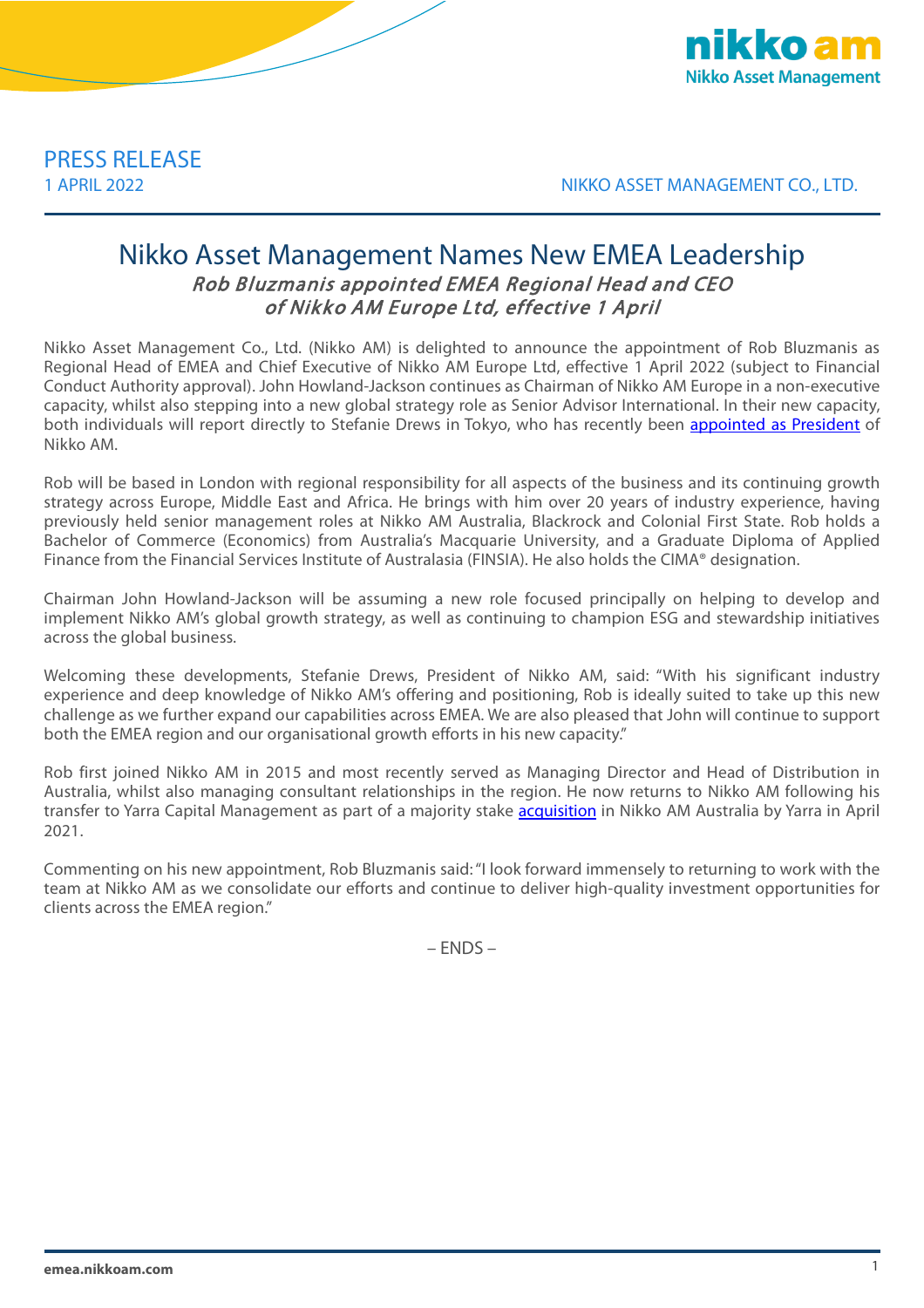

## About Nikko Asset Management

With US\$282.5 billion\* under management, Nikko Asset Management is one of Asia's largest asset managers, providing high-conviction, active fund management across a range of equity, fixed income, multi-asset and alternative strategies. In addition, its complementary range of passive strategies covers more than 20 indices and includes some of Asia's leading exchange-traded funds (ETFs).

Headquartered in Asia since 1959, Nikko Asset Management and its subsidiaries employ personnel representing around 25 nationalities, including approximately 200 investment professionals\*\*. The firm has a presence through subsidiaries or affiliates in a total of 11 countries and regions. More than 400 banks, brokers, financial advisors and life insurance companies around the world distribute the firm's products.

The investment teams benefit from a unique global perspective complemented by the firm's historic Asian DNA, striving to deliver consistent excellence in performance. The firm also prides itself on its progressive, solution-driven approach, which has led to many innovative funds launched for its clients.

For more information about Nikko Asset Management and to access its investment insights, please visit the firm's [homepage.](https://emea.nikkoam.com/)

\* Consolidated assets under management and sub-advisory of Nikko Asset Management and its subsidiaries as of 30 September 2021.

\*\* Including employees of Nikko Asset Management and its subsidiaries as of 30 September 2021.

## Important Information

This document is prepared by Nikko Asset Management Co., Ltd. and/or its affiliates (**Nikko AM**) and is for distribution only under such circumstances as may be permitted by applicable laws. This document does not constitute personal investment advice or a personal recommendation and it does not consider in any way the objectives, financial situation or needs of any recipients. All recipients are recommended to consult with their independent tax, financial and legal advisers prior to any investment.

This document is for information purposes only and is not intended to be an offer, or a solicitation of an offer, to buy or sell any investments or participate in any trading strategy. Moreover, the information in this document will not affect Nikko AM's investment strategy in any way. The information and opinions in this document have been derived from or reached from sources believed in good faith to be reliable but have not been independently verified. Nikko AM makes no guarantee, representation or warranty, express or implied, and accepts no responsibility or liability for the accuracy or completeness of this document. No reliance should be placed on any assumptions, forecasts, projections, estimates or prospects contained within this document. This document should not be regarded by recipients as a substitute for the exercise of their own judgment. Opinions stated in this document may change without notice.

In any investment, past performance is neither an indication nor guarantee of future performance and a loss of capital may occur. Estimates of future performance are based on assumptions that may not be realised. Investors should be able to withstand the loss of any principal investment. The mention of individual securities, sectors, regions or countries within this document does not imply a recommendation to buy or sell.

Nikko AM accepts no liability whatsoever for any loss or damage of any kind arising out of the use of all or any part of this document, provided that nothing herein excludes or restricts any liability of Nikko AM under applicable regulatory rules or requirements.

All information contained in this document is solely for the attention and use of the intended recipients. Any use beyond that intended by Nikko AM is strictly prohibited.

**Japan**: The information contained in this document pertaining specifically to the investment products is not directed at persons in Japan nor is it intended for distribution to persons in Japan. Registration Number: Director of the Kanto Local Finance Bureau (Financial Instruments firms) No. 368 Member Associations: The Investment Trusts Association, Japan/Japan Investment Advisers Association.

**United Kingdom and rest of Europe**: This document is communicated by Nikko Asset Management Europe Ltd, which is authorised and regulated in the United Kingdom by the Financial Conduct Authority (the FCA) (FRN 122084). This document constitutes a financial promotion for the purposes of the Financial Services and Markets Act 2000 (as amended) (FSMA) and the rules of the FCA in the United Kingdom, and is directed at professional clients as defined in the FCA Handbook of Rules and Guidance.

**United States**: This document may not be duplicated, quoted, discussed or otherwise shared without prior consent. Any offering or distribution of a Fund in the United States may only be conducted via a licensed and registered broker-dealer or a duly qualified entity. Nikko Asset Management Americas, Inc. is a United States Registered Investment Adviser.

**Singapore:** Nikko Asset Management Asia Limited (Co. Reg. No. 198202562H) is regulated by the Monetary Authority of Singapore.